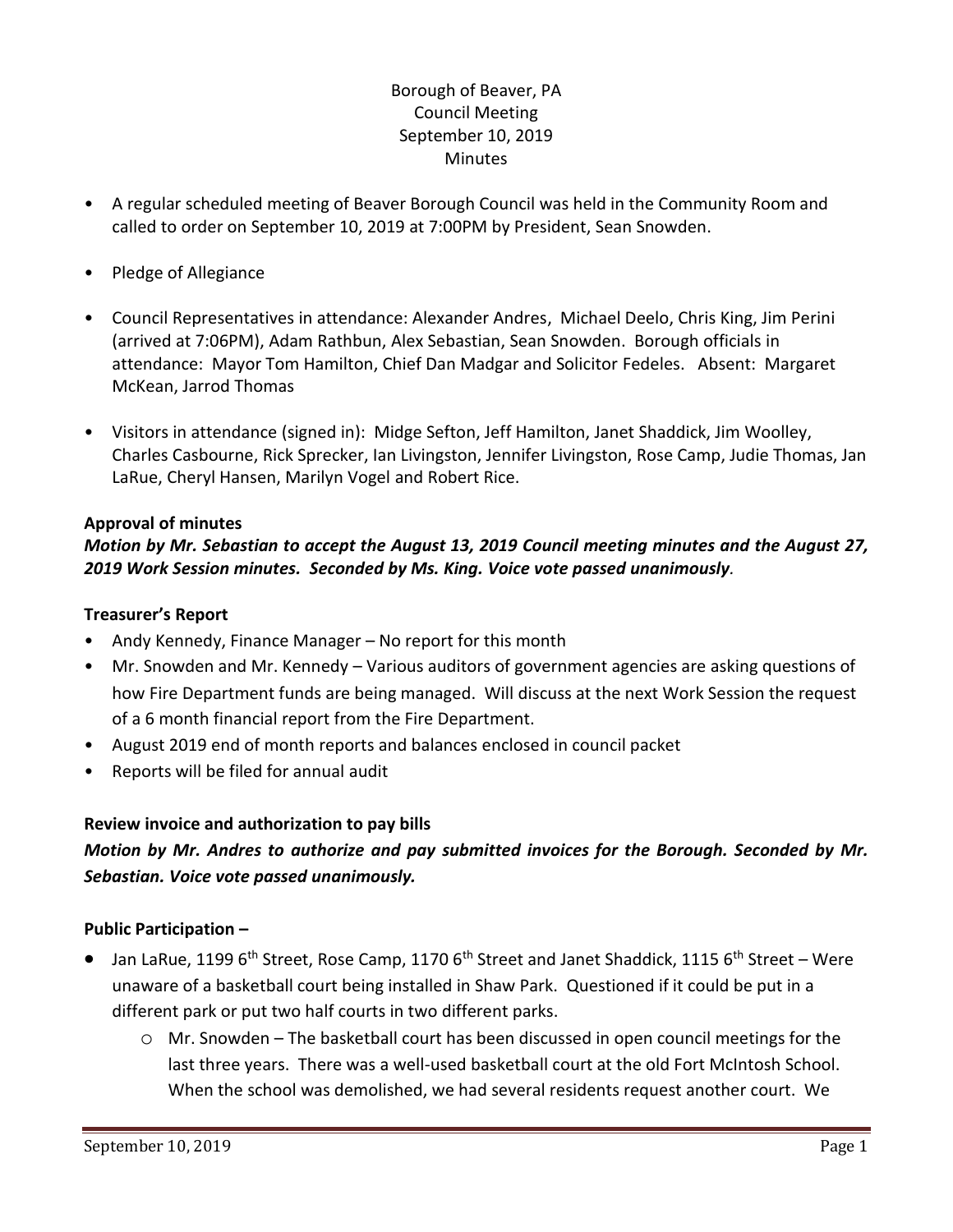have worked with the Beaver Area School District who will pay for the backboards, rims and striping of the court.

o Mr. Madgar – Court will be put between the skate pad and pavilion. Promoting an area for families and kids to go.

# **Reports – Commissions / Authorities**

### **Council of Governments (COG) –** Reported by Mr. Andres

August 2019 COG report enclosed in council packet

### **Civil Service Commission –** Reported by Ms. Sefton

- By an approved motion, the Eligibility List was extended for an additional year. The List will expire at midnight August 26, 2020.
- Next meeting will be held Monday, January 7, 2020 at 6:30PM for the purpose of reorganization as required by law.

### **Zoning Hearing Board (ZHB) –** Reported by Mr. Sprecker

- Two hearings are scheduled for September 12, 2019
	- o Verizon and Howard Hanna Real Estate
	- o Home Savings cancelled their request for a variance

### **Planning Commission –** Reported by Mr. Rice

- August 19, 2019 minutes enclosed in council packet
	- $\circ$  Direction of the Zoning Ordinance with eight different areas to evaluate. Requesting to hire a zoning consultant. Will not have the exact amount until the October meeting however anticipate the cost to be over \$5,000 but not to exceed \$10,000.
		- Mr. Perini stated he received the email of the corrective issues. Does not see an issue with putting in \$10,000 into the 2020 budget.

### **Tree Commission –**

- August 26, 2019 minutes enclosed in council packet
- Mr. Madgar Working with Mark Rohm to prune trees in the Business District. So far, he has determined that eight trees need to be removed. These trees will be removed after Light up Night with new trees planted in the spring.

### **Code Enforcement Officer Report –** Reported by Mr. Sprecker

August 2019 report enclosed in council packet

### **Historic Architectural Review Board (HARB) –** Reported by Mr. Rice

August 5, 2019 minutes enclosed in council packet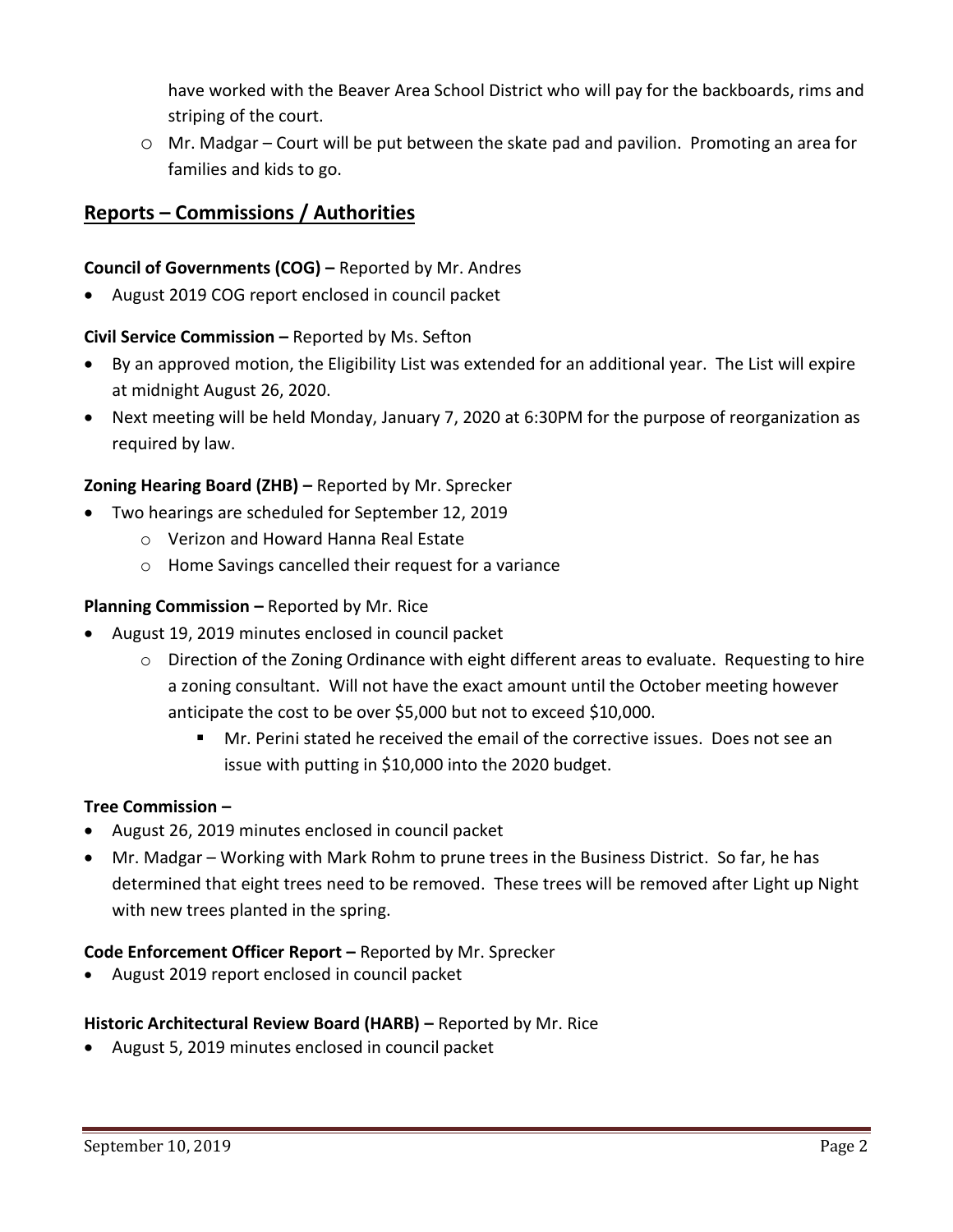The Special Meeting scheduled for September 9, 2019 was cancelled - rescheduled for September 18, 2019. Requested permission to have the September 18<sup>th</sup> meeting advertised. Council approved.

### **Municipal Authority – Reported by Mr. Deelo**

- August 21, 2019 meeting minutes enclosed in council packet.
- Mid July 2019 through August 19, 2019 Municipal Authority Engineer report enclosed in council packet.
- Mr. Perini requested the Municipal Authority inform the Fire Department of the scheduled hydrant flushing

# **Council Committee Reports**

### **Public Safety/Code Enforcement –** No report

**Finance** – Reported by Mr. Perini

- 2020 proposed budget enclosed in council packet
	- o Request Mr. Kennedy supply documentation of past trends
	- o Mr. Madgar stated the Work Session should be devoted to discussing the 2020 budget

**Highway –** No report

**General Government –** No report

**Recreation –** No report

# **Reports**

### **Manager's/Police Report –** Reported by Chief Madgar

- Reviewed August 2019 report enclosed in council packet
- Scott Snyder, Municipal Authority Coordinator of Operations, will be hiring a fulltime employee in preparation of an employee retiring next year. Mr. Snyder reached out to the Highway Department to see if anyone was interested in transferring to the Municipal Authority – Mike Bitko stated he would transfer. Therefore, the Highway Department will be will need to hire a replacement.
- Mr. Madgar was contacted by a Beaver County Times employee asking if they could use the Community Room for a half hour to an hour a week for office work since their office was moved to Hopewell. A lot of their work is done at the Beaver County Courthouse.
	- o This will be discussed during the Work Session
- Second Street Paving should start by the end of September to mid-October.
	- o Mr. Martone will be sending out reminder letters to Second Street residents reminding them of their curb and sidewalk renovations.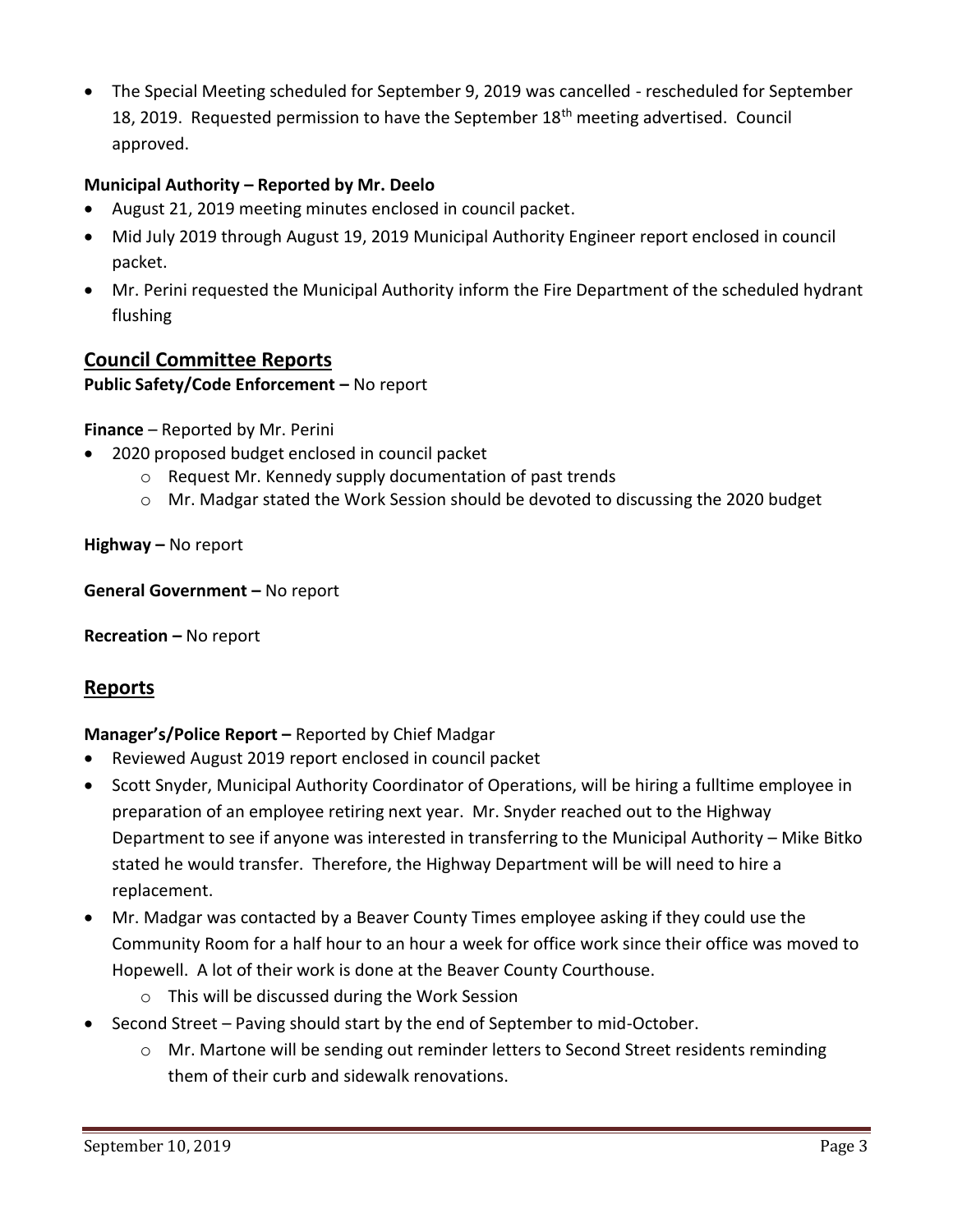$\circ$  Due to Columbia Gas tie in's – Second Street paving will only go to Navigation Street, not Buffalo Street.

### **President's Report –**

- Announced there will be an Executive Session after the council meeting is adjourned to discuss litigation. There will not be any motions after the Executive Session.
- Beaver County Times building is up for sale. Council is not interested in purchasing the building.

#### **Mayor Hamilton –**

**Beaver JRTOC will again honor the fallen and first responders at the September 11<sup>th</sup> Memorial** Ceremony. Ceremony starts at 7:15AM.

**Fire Department** – No report

**Emergency Management Coordinator - No report** 

#### **Borough Engineer and Borough Municipal Authority Engineer –**

August 2019 Borough Engineer monthly report enclosed in council packet

**Solicitor Report –** No report

### **Old Business**

#### **Motion – Rescind motion to increase number of Planning Commission members**

*Motion by Mr. Deelo, Based on the August 19, 2019 Planning Commission minutes, I move that Beaver Borough Council rescind the motion approved by Borough Council on July 9, 2019 increasing the number of Planning Commission members from seven to nine members. Seconded by Mr. Rathbun. Voice vote passed unanimously.*

#### **New Business**

#### **Motion – Winter Traffic Services for 2019-2024**

*Motion by Mr. Rathbun, I move that Beaver Borough Council approve the attached Agreement and corresponding Resolution to provide winter traffic services for PennDOT on State roads within the Borough for years 2019-2024. Seconded by Mr. Deelo. Voice vote passed unanimously.*

#### **Motion – Amend Traffic Ordinances**

*Motion by Mr. Rathbun, I move that Beaver Borough Council direct the Solicitor to prepare amendments to the Traffic Ordinances for the following locations: Stop Sign at Bank and Navigation Street; No Parking sign on Center Way; No Exit sign on Harlem Lane. Seconded by Mr. Deelo. Voice vote passed unanimously.*

#### **Motion – Beaver Borough 2019 Water Street Paving Project**

*Motion by Mr. Rathbun, I move that Beaver Borough Council approve low bidder A. Folino Construction, Inc. to perform the base bid for the Beaver Borough 2019 Water Street Paving Project in the based bid amount of \$92,340.25. The motion is made in accordance with the Borough Engineer's*